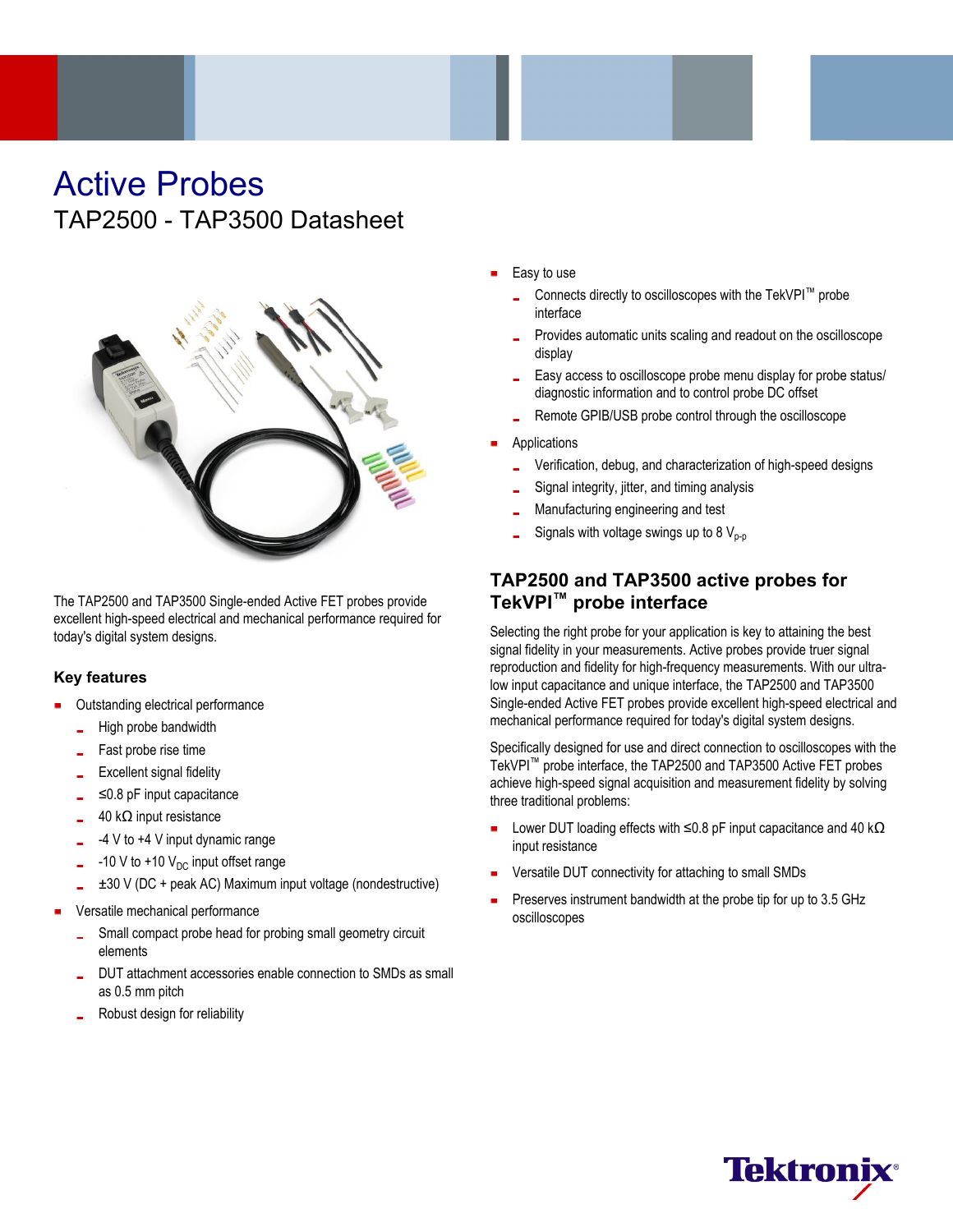## **Datasheet**

## **Specifications**

All specifications apply to all models unless noted otherwise.

#### **Warranted electrical characteristics**

| Attenuation (probe only) | 10X                  |
|--------------------------|----------------------|
| Rise time (probe only)   | $<$ 140 ps (TAP2500) |
|                          | <130 ps (TAP3500)    |

#### **Typical characteristics**

| Bandwidth (probe only)                   | $≥2.5$ GHz (TAP2500)      |
|------------------------------------------|---------------------------|
|                                          | $\geq$ 3.5 GHz TAP3500)   |
| Input capacitance                        | $≤0.8$ pF                 |
| Input resistance                         | 40 k $\Omega$             |
| Input dynamic range                      | ±4.0V                     |
| Input offset range                       | ±10V                      |
| Maximum non-destructive input<br>voltage | $\pm 30$ V (DC + peak AC) |
| <b>Propagation delay</b>                 | $5.3 \text{ ns}$          |

### **Physical characteristics**

| Probe head size         |                                                         |
|-------------------------|---------------------------------------------------------|
| Height                  | $7.6$ mm $(0.30)$ in                                    |
| Width                   | $7.6$ mm $(0.30)$ in                                    |
| Length                  | 57.2 mm (2.25 in)                                       |
| <b>Other dimensions</b> |                                                         |
| Cable length            | 1300 mm $(51$ in)                                       |
| Weight                  |                                                         |
| Unit                    | 1.55 kg (3.44 lbs) (probes, accessories, and packaging) |
| Net                     | 0.091 kg (0.2 lbs) (probe only, using ME lab scale)     |
|                         |                                                         |

#### **Power requirements**

The probe is powered directly by oscilloscopes with the TekVPI probe interface.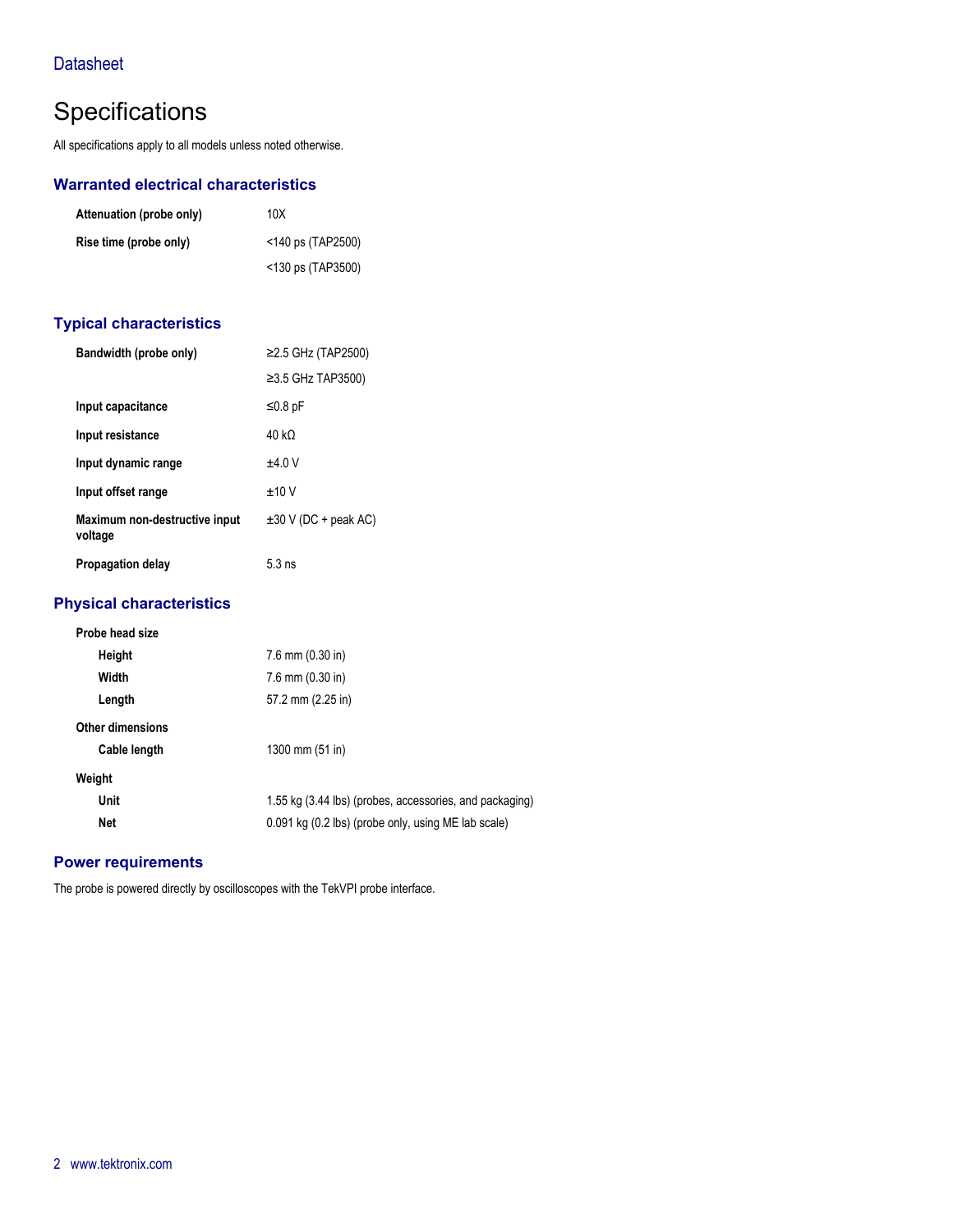## **EMC, environment, and safety**

| Temperature                 |                                                                                                                                       |
|-----------------------------|---------------------------------------------------------------------------------------------------------------------------------------|
| Operating                   | 0 °C to +50 ° (+32 °F to 122 °F)                                                                                                      |
| Nonoperating                | -40 ° C to +71 °C (-40 °F to 160 °F)                                                                                                  |
| Humidity                    |                                                                                                                                       |
| Operating                   | 5% to 95% Relative Humidity up to +30 °C (+86 °F) 5% to 85% Relative Humidity at 30 °C to +50 °C (+86 °F to +122 °F)<br>noncondensing |
| Nonoperating                | 5% to 95% Relative Humidity up to +30 °C (+86 °F) 5% to 85% Relative Humidity at 30 °C to +75 °C (+86 °F to +167 °F)<br>noncondensing |
| <b>Altitude</b>             |                                                                                                                                       |
| Operating                   | Up to 4,400 m (14,436 ft)                                                                                                             |
| Nonoperating                | Up to 12,192 m (40,000 ft)                                                                                                            |
| <b>Emissions compliance</b> | EN 55011, Class A                                                                                                                     |
| Regulatory                  |                                                                                                                                       |
| <b>Compliance labeling</b>  | C-Tick (Australia/New Zealand)                                                                                                        |
|                             | CE (European Union)                                                                                                                   |
|                             | WEEE (European Union)                                                                                                                 |

# Ordering information

## **Models**

| <b>TAP2500</b> | 2.5 GHz Active Probe |
|----------------|----------------------|
| TAP3500        | 3.5 GHz Active Probe |

## **Standard accessories**

#### **Standard accessories**

| <b>Description</b>                                        | Quantity with TAP2500 or TAP3500 | Reorder part number | <b>Reorder quantity</b> |
|-----------------------------------------------------------|----------------------------------|---------------------|-------------------------|
| Y-lead adapter (2 each) and 3 in. ground<br>lead (3 each) | 1 set                            | 196-3456-xx         | 1 set                   |
| Micro CKT test tip                                        | 2 each                           | 206-0569-xx         | l each                  |
| Customizable ground lead (set of 5)                       | 1 set                            | 196-3482-xx         | 1 set                   |
| Color band kit (5 colored pairs)                          | 1 set                            | 016-1315-xx         | 1 set                   |
| Pogo pin ground (set of 10)                               | 1 set                            | 016-1772-10         | 1 set                   |
| Square pin socket (set of 10)                             | 1 set                            | 016-1773-10         | 1 set                   |
| Push-in probe tip (set of 10)                             | 1 set                            | 131-5638-11         | 1 set                   |
| Right-angle adapter (set of 10)                           | 1 set                            | 016-1774-xx         | 1 set                   |
| SureToe <sup>™</sup> Adapter (set of 4)                   | 1 set                            | 131-6254-xx         | 1 set                   |
| Antistatic wrist strap                                    | 1 each                           | 006-3415-xx         | 1 each                  |
| Nylon carrying case                                       | 1 each                           | 016-1952-xx         | 1 each                  |
| Plastic accessory case                                    | 1 each                           | 006-7164-xx         | 1 each                  |
| Instruction manual                                        | 1 each                           | 071-1836-xx         | 1 each                  |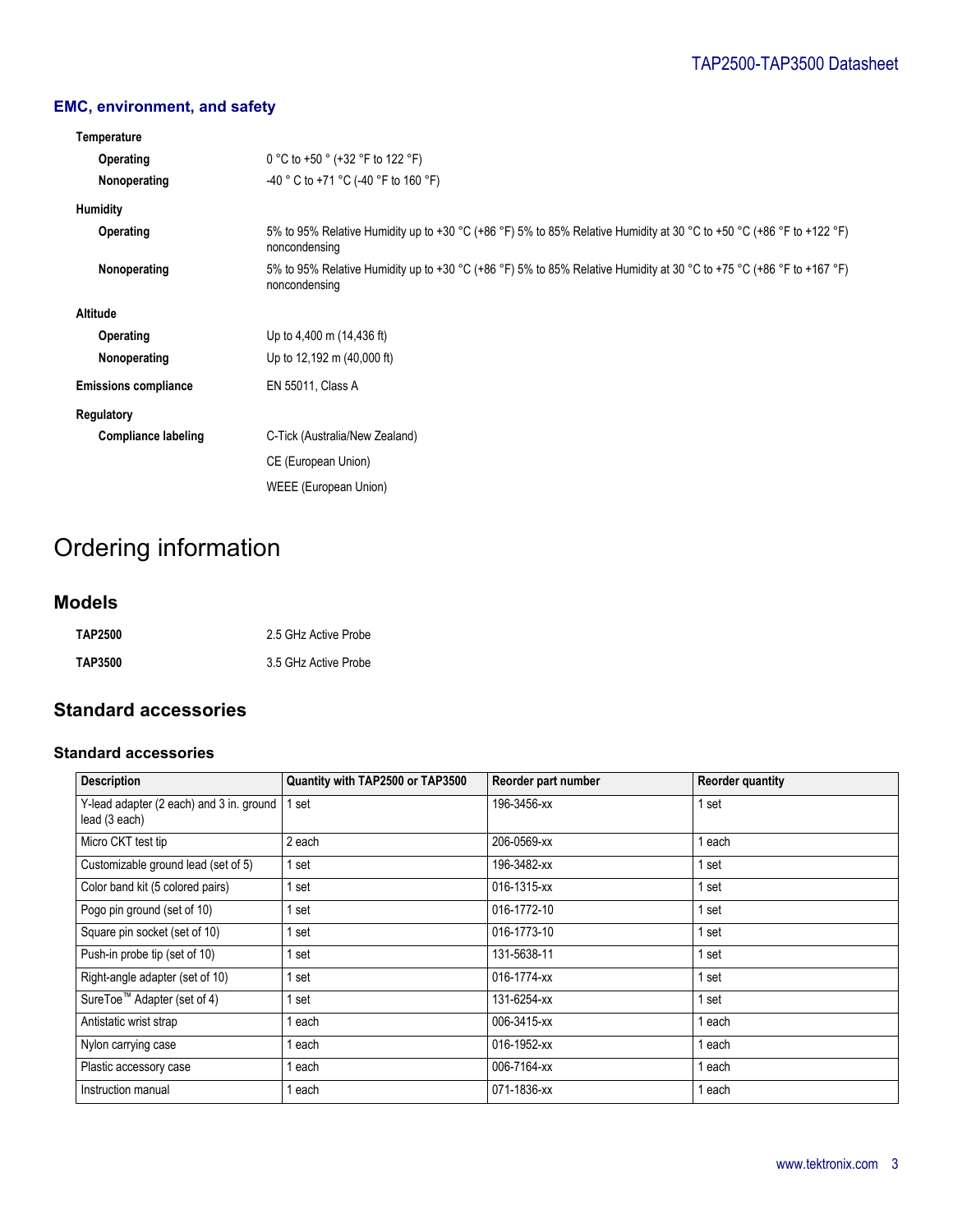## **Datasheet**

### **Recommended oscilloscopes**

Oscilloscopes with the TekVPI™ probe interface.

#### **Warranty**

One-year warranty covering all parts and labor.

## **Options**

#### **Manual options**

| Opt. L5 | Japanese manual           |
|---------|---------------------------|
| Opt. L7 | Simplified Chinese manual |

#### **Service options**

| Opt. C <sub>3</sub> | Calibration Service 3 Years                    |
|---------------------|------------------------------------------------|
| Opt. C <sub>5</sub> | Calibration Service 5 Years                    |
| Opt. D1             | <b>Calibration Data Report</b>                 |
| Opt. D <sub>3</sub> | Calibration Data Report 3 Years (with Opt. C3) |
| Opt. D <sub>5</sub> | Calibration Data Report 5 Years (with Opt. C5) |
| Opt. R <sub>3</sub> | Repair Service 3 Years (including warranty)    |
| Opt. R5             | Repair Service 5 Years (including warranty)    |
| Opt. SILV600        | Standard warranty extended to 5 years          |

## **Recommended accessories**

| 013-0309-xx | IC Micro Grabber, Qty 2             |
|-------------|-------------------------------------|
| 015-0678-xx | SMA-to-Probe tip adapter            |
| 067-1701-xx | TekVPI calibration fixture (for PV) |

CE Marking Not Applicable.



Tektronix is registered to ISO 9001 and ISO 14001 by SRI Quality System Registrar.